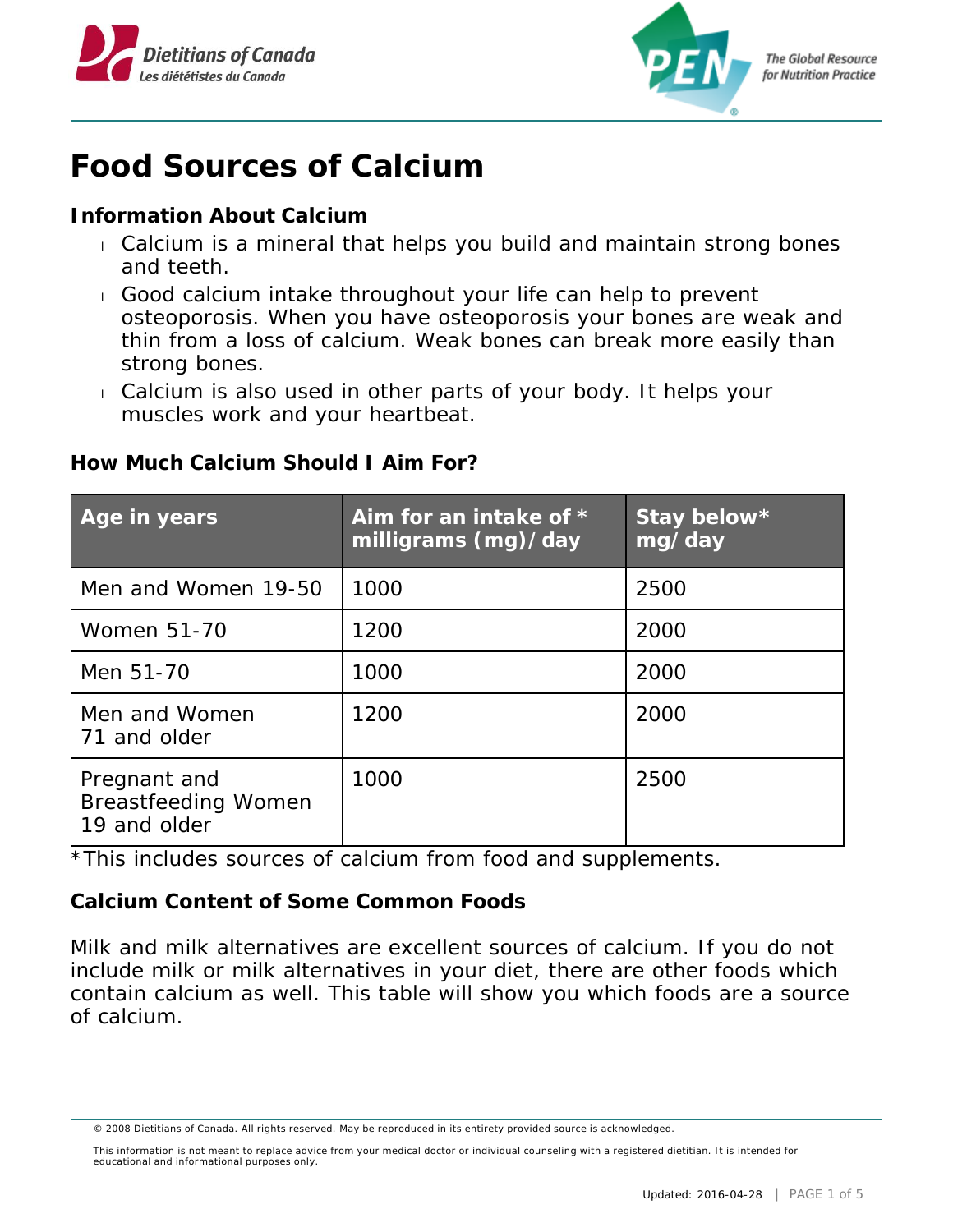



**The Global Resource** for Nutrition Practice

| Food                                       | <b>Serving Size</b>                                       | Calcium (mg) |  |  |
|--------------------------------------------|-----------------------------------------------------------|--------------|--|--|
| <b>Vegetables and Fruit</b>                |                                                           |              |  |  |
| Vegetables                                 |                                                           |              |  |  |
| Collards, frozen, cooked                   | 125 mL $(Y_2$ cup)                                        | 189          |  |  |
| Spinach, frozen, cooked                    | 125 mL $(Y_2$ cup)                                        | 154          |  |  |
| Collards, cooked                           | 125 mL $(Y_2$ cup)                                        | 142          |  |  |
| Turnip greens, frozen, cooked              | 125 mL $(Y_2$ cup)                                        | 132          |  |  |
| Spinach, cooked                            | 125 mL $(Y_2$ cup)                                        | 129          |  |  |
| Turnip greens, cooked                      | 125 mL $(Y_2$ cup)                                        | 104          |  |  |
| Kale, frozen, cooked                       | 125 mL $(Y_2$ cup)                                        | 95           |  |  |
| Fruit                                      |                                                           |              |  |  |
| Orange juice, fortified with<br>calcium    | 125 mL $(Y_2$ cup)                                        | 155          |  |  |
| <b>Grain Products</b>                      | This food group contains very little<br>of this nutrient. |              |  |  |
| <b>Milk and Alternatives</b>               |                                                           |              |  |  |
| Milk and Milk Alternatives                 |                                                           |              |  |  |
| <b>Buttermilk</b>                          | 250 mL (1 cup)                                            | 370          |  |  |
| Soy beverage, fortified with<br>calcium    | 250 mL (1 cup)                                            | 321-324      |  |  |
| 3.3% homo, 2%, 1%, skim,<br>chocolate milk | 250 mL (1 cup)                                            | 291-322      |  |  |
| Dry powdered milk                          | 24 g (4 Tbsp)<br>dry makes                                | 302          |  |  |

<sup>© 2008</sup> Dietitians of Canada. All rights reserved. May be reproduced in its entirety provided source is acknowledged.

This information is not meant to replace advice from your medical doctor or individual counseling with a registered dietitian. It is intended for educational and informational purposes only.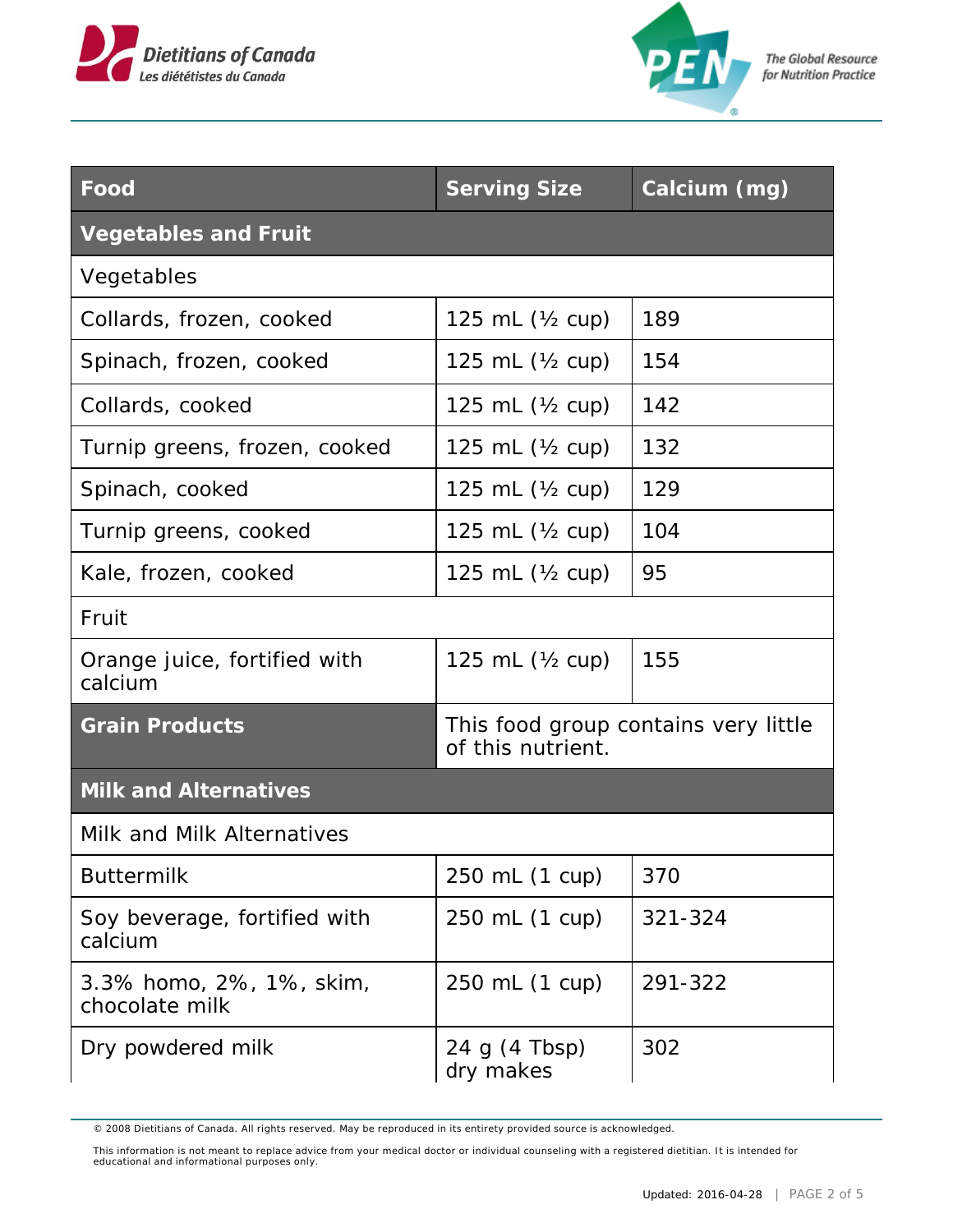



|                                                                          | 250mL milk                 |              |  |  |
|--------------------------------------------------------------------------|----------------------------|--------------|--|--|
| Food                                                                     | <b>Serving Size</b>        | Calcium (mg) |  |  |
| Cheese                                                                   |                            |              |  |  |
| Gruyere, Swiss, goat, low fat<br>cheddar or mozzarella                   | 50 g (1½ oz)               | 396-506      |  |  |
| Processed cheese slices (swiss,<br>cheddar, low fat swiss or<br>cheddar) | 50 g (1½ oz)               | 276-386      |  |  |
| Cheddar, colby, edam, gouda,<br>mozzarella, blue                         | 50 g $(1\frac{1}{2}$ oz)   | 252-366      |  |  |
| Ricotta cheese                                                           | 125 mL $(\frac{1}{2}$ cup) | 269-356      |  |  |
| Cottage cheese                                                           | 250 mL (1 cup)             | 146-265      |  |  |
| Miscellaneous                                                            |                            |              |  |  |
| Greek Yogurt, plain                                                      | 175 g $(3/4 \text{ cup})$  | 180-212      |  |  |
| Yogurt, plain                                                            | 175 g $(3/4 \text{ cup})$  | 263-275      |  |  |
| Yogurt, fruit bottom                                                     | 175 g $(3/4 \text{ cup})$  | 189-283      |  |  |
| Yogurt, soy                                                              | 175 g $(3/4 \text{ cup})$  | 206          |  |  |
| Yogurt, beverage                                                         | 200 mL                     | 190          |  |  |
| Kefir                                                                    | 175 g $(3/4 \text{ cup})$  | 198          |  |  |
| <b>Meat and Alternatives</b>                                             |                            |              |  |  |
| <b>Fish and Seafood</b>                                                  |                            |              |  |  |
| Sardines, Atlantic, canned in<br>oil, with bones                         | 75 g (2 ½ oz)              | 286          |  |  |
| Salmon (pink/humpback,<br>red/sockeye), canned, with<br>bones            | 75 g (2 ½ oz)              | 179-212      |  |  |

<sup>© 2008</sup> Dietitians of Canada. All rights reserved. May be reproduced in its entirety provided source is acknowledged.

This information is not meant to replace advice from your medical doctor or individual counseling with a registered dietitian. It is intended for educational and informational purposes only.